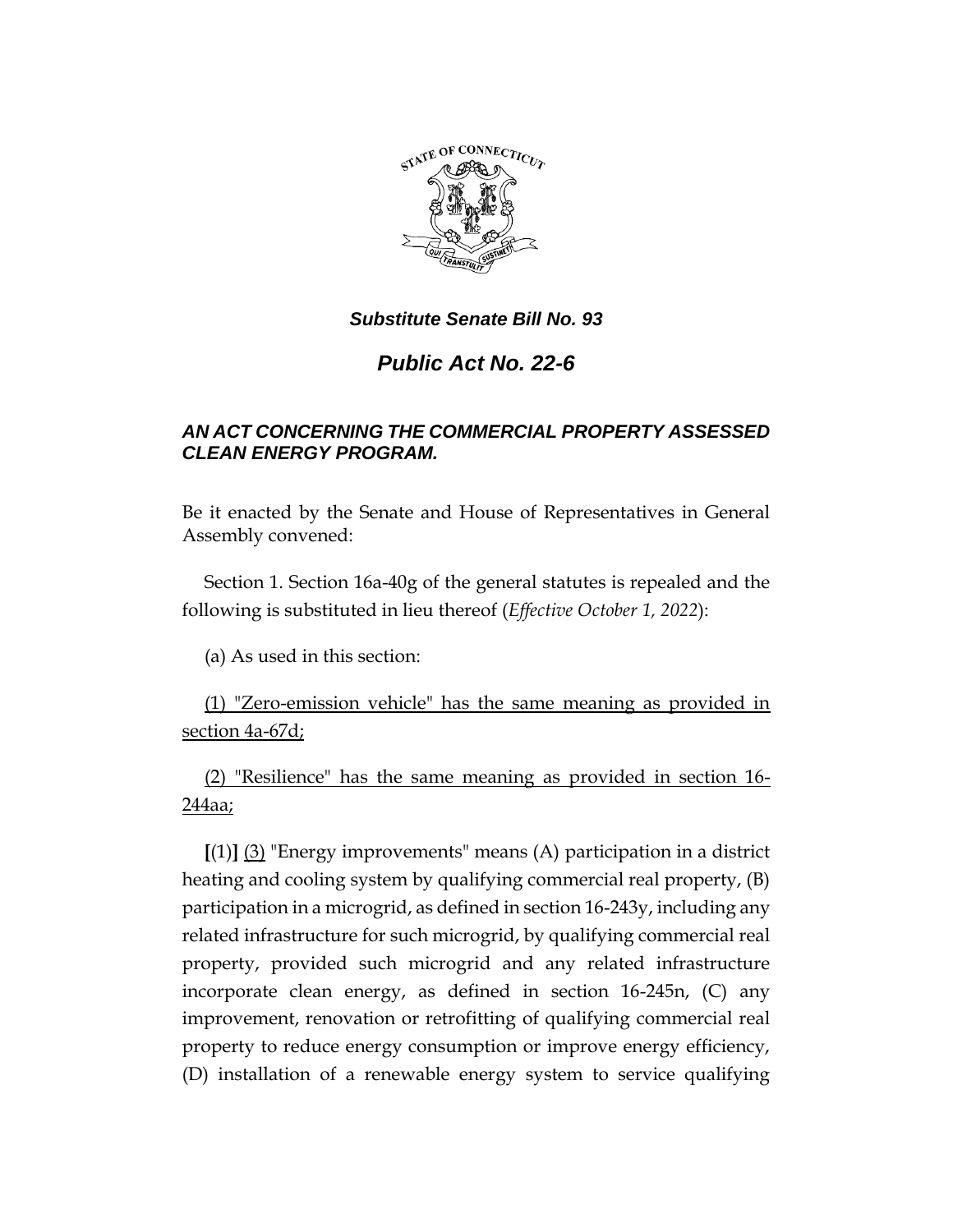commercial real property, **[**or**]** (E) installation of a solar thermal or geothermal system to service qualifying commercial real property, (F) installation of refueling infrastructure for zero-emission vehicles to a qualifying commercial real property, or (G) installation of resilience improvements to a qualifying commercial real property, provided such renovation, retrofit or installation described in **[**subparagraph (C), (D) or (E)**]** subparagraphs (C) to (G), inclusive, of this subdivision is permanently fixed to such qualifying commercial real property;

**[**(2)**]** (4) "District heating and cooling system" means a local system consisting of a pipeline or network providing hot water, chilled water or steam from one or more sources to multiple buildings;

**[**(3)**]** (5) "Qualifying commercial real property" means any commercial or industrial property, regardless of ownership, that meets the qualifications established for the commercial sustainable energy program;

**[**(4)**]** (6) "Commercial or industrial property" means any real property other than a residential dwelling containing less than five dwelling units;

**[**(5)**]** (7) "Benefited property owner" means an owner of qualifying commercial real property who desires to install energy improvements and provides free and willing consent to the benefit assessment against the qualifying commercial real property;

**[**(6)**]** (8) "Commercial sustainable energy program" means a program that facilitates energy improvements and utilizes the benefit assessments authorized by this section as security for the financing of the energy improvements;

**[**(7)**]** (9) "Municipality" means a municipality, as defined in section 7- 369;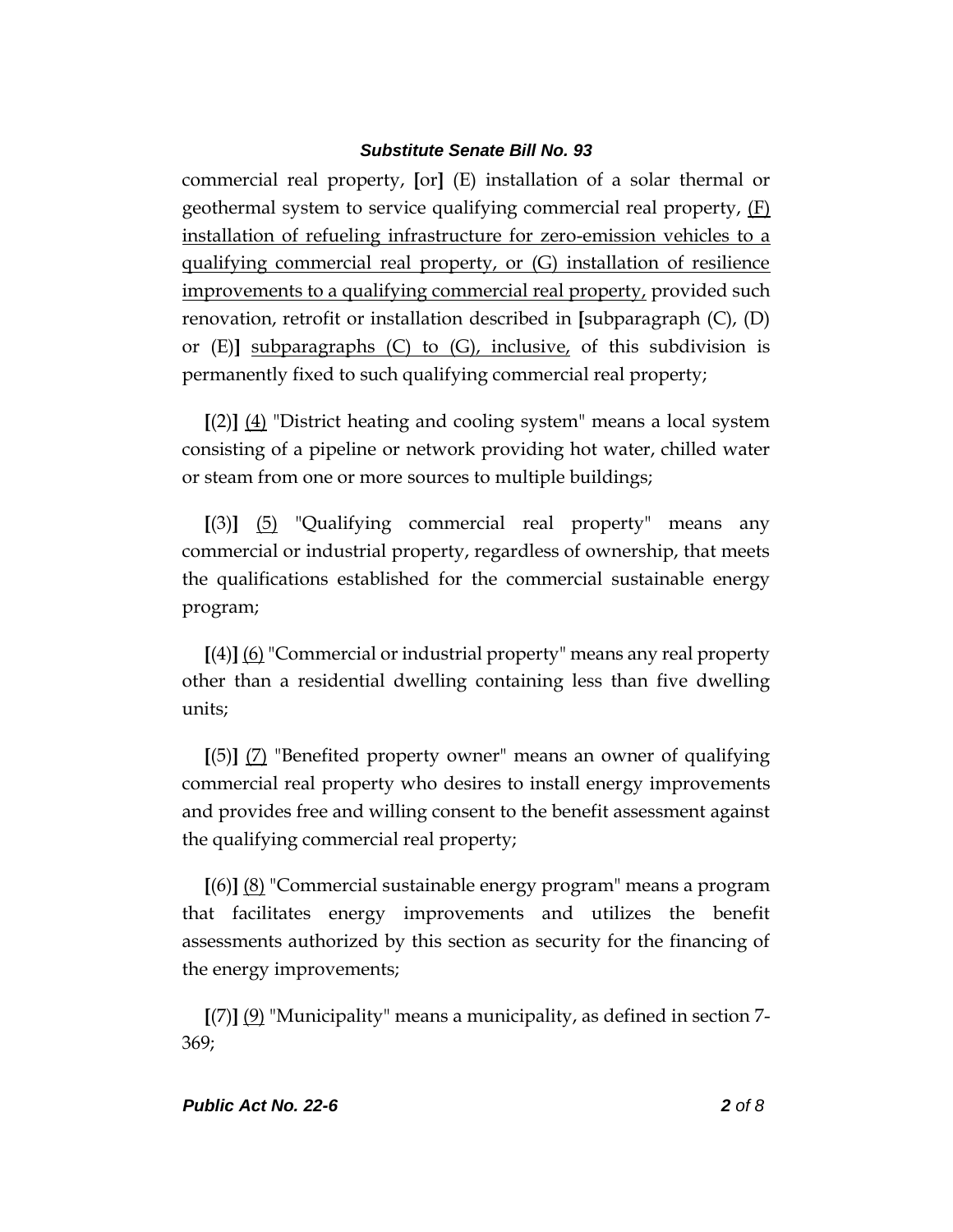**[**(8)**]** (10) "Benefit assessment" means the assessment authorized by this section;

**[**(9)**]** (11) "Participating municipality" means a municipality that has entered into a written agreement, as approved by its legislative body, with the bank pursuant to which the municipality has agreed to assess, collect, remit and assign, benefit assessments to the bank in return for energy improvements for benefited property owners within such municipality and costs reasonably incurred in performing such duties;

**[**(10)**]** (12) "Bank" means the Connecticut Green Bank; and

**[**(11)**]** (13) "Third-party capital provider" means an entity, other than the bank, that provides financing, leases or power purchase agreements directly to benefited property owners for energy improvements.

(b) (1) The bank shall establish a commercial sustainable energy program in the state, and in furtherance thereof, is authorized to make appropriations for and issue bonds, notes or other obligations for the purpose of financing, (A) energy improvements; (B) related energy audits; (C) renewable energy system feasibility studies; and (D) verification reports of the installation and effectiveness of such improvements. The bonds, notes or other obligations shall be issued in accordance with legislation authorizing the bank to issue bonds, notes or other obligations generally. Such bonds, notes or other obligations may be secured as to both principal and interest by a pledge of revenues to be derived from the commercial sustainable energy program, including revenues from benefit assessments on qualifying commercial real property, as authorized in this section.

(2) When the bank has made appropriations for energy improvements for qualifying commercial real property or other costs of the commercial sustainable energy program, including interest costs and other costs related to the issuance of bonds, notes or other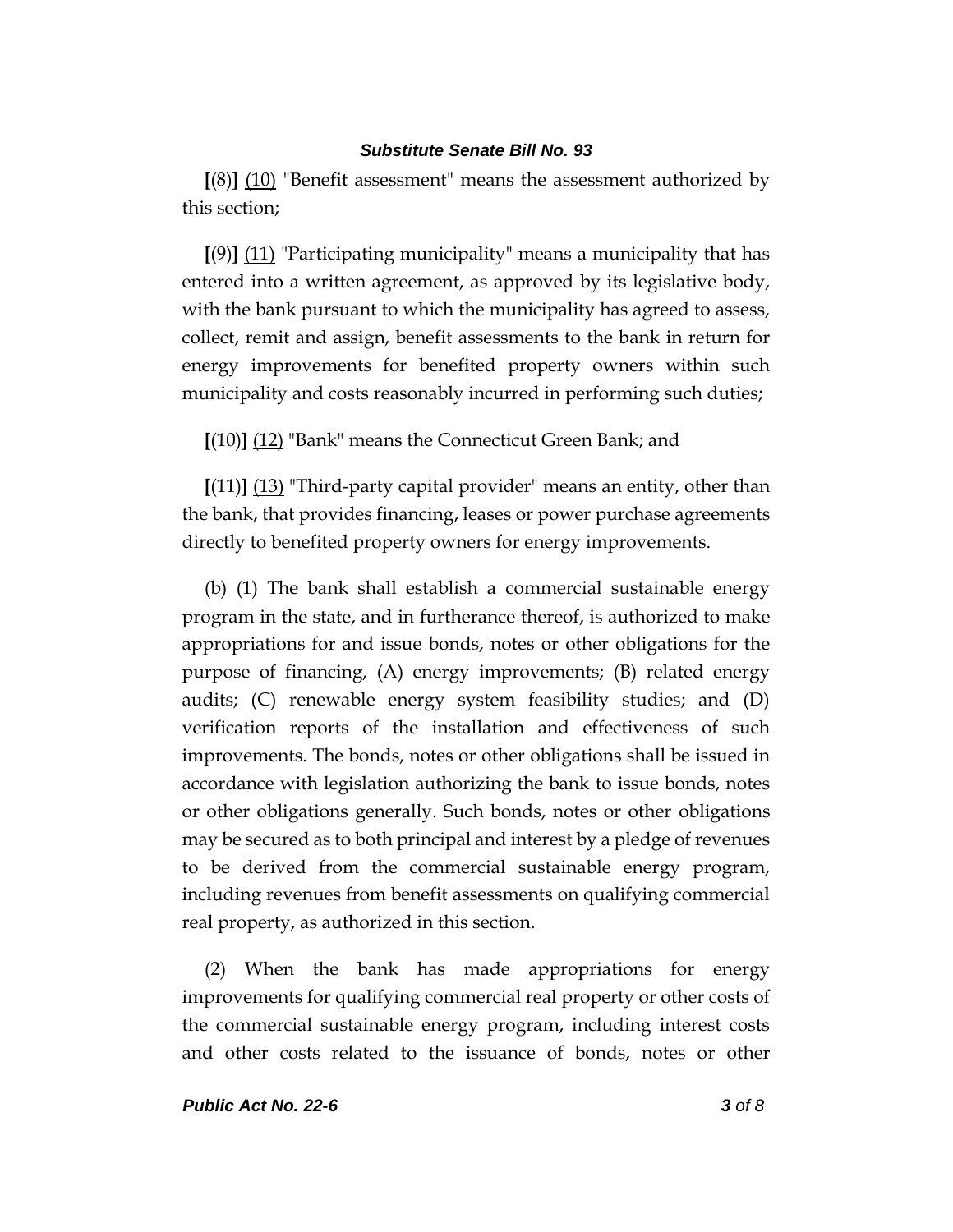obligations to finance the appropriation, the bank may require the participating municipality in which the qualifying commercial real property is located to levy a benefit assessment against the qualifying commercial real property especially benefited thereby.

(3) The bank (A) shall develop program guidelines governing the terms and conditions under which state and third-party capital provider financing may be made available to the commercial sustainable energy program, including, in consultation with representatives from the banking industry, municipalities and property owners, developing the parameters for consent by existing mortgage holders and may serve as an aggregating entity for the purpose of securing state or private thirdparty capital provider financing for energy improvements pursuant to this section, (B) shall establish the position of commercial sustainable energy program liaison within the bank, (C) may establish a loan loss reserve or other credit enhancement program for qualifying commercial real property, (D) may use the services of one or more private, public or quasi-public third-party administrators to administer, provide support or obtain financing for the commercial sustainable energy program, (E) shall adopt standards to **[**ensure that**]** determine whether the combined projected energy cost savings and other associated savings of the energy improvements over the useful life of such improvements exceed the costs of such improvements, except that such standards shall not apply to the installation of refueling infrastructure for zero-emission vehicles or resilience improvements adopted under this section, and (F) may encourage third-party capital providers to provide financing, leases and power purchase agreements directly to benefited property owners in lieu of or in addition to the bank providing such loans.

(4) The bank shall consult with the Department of Energy and Environmental Protection and the Connecticut Institute for Resilience and Climate Adaptation to develop program eligibility criteria for financing of resilience improvements, consistent with state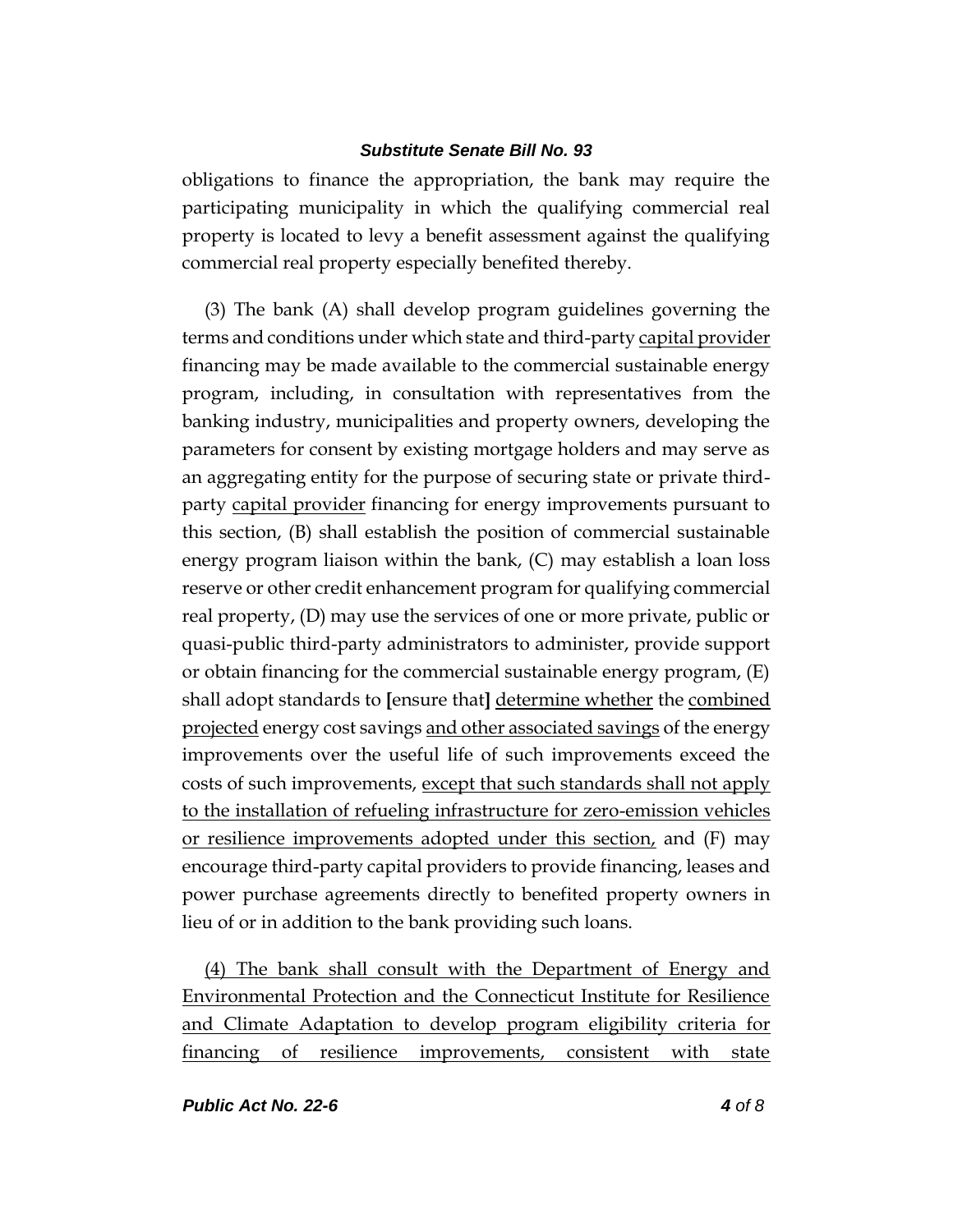#### environmental resource protection and community resilience goals.

(c) Before establishing a commercial sustainable energy program under this section, the bank shall provide notice to the electric distribution company, as defined in section 16-1, that services the participating municipality.

(d) If a benefited property owner requests financing from the bank or a third-party capital provider for energy improvements under this section, the bank shall:

(1) Require performance of an energy audit, **[**or**]** renewable energy system feasibility analysis, or resilience study on the qualifying commercial real property that assesses the expected energy or resilience cost savings of the energy or resilience improvements over the useful life of such improvements before approving such financing;

(2) If financing is approved, either by the bank or the third-party capital provider, require the participating municipality to levy a benefit assessment on the qualifying commercial real property with the property owner in a principal amount sufficient to pay the costs of the energy improvements and any associated costs the bank or the thirdparty capital provider determines will benefit the qualifying commercial real property;

(3) Impose requirements and criteria to ensure that the proposed energy improvements are consistent with the purpose of the commercial sustainable energy program;

(4) Impose requirements and conditions on the financing to ensure timely repayment, including, but not limited to, procedures for placing a benefit assessment lien on a property as security for the repayment of the benefit assessment; and

(5) Require that the property owner provide written notice, not less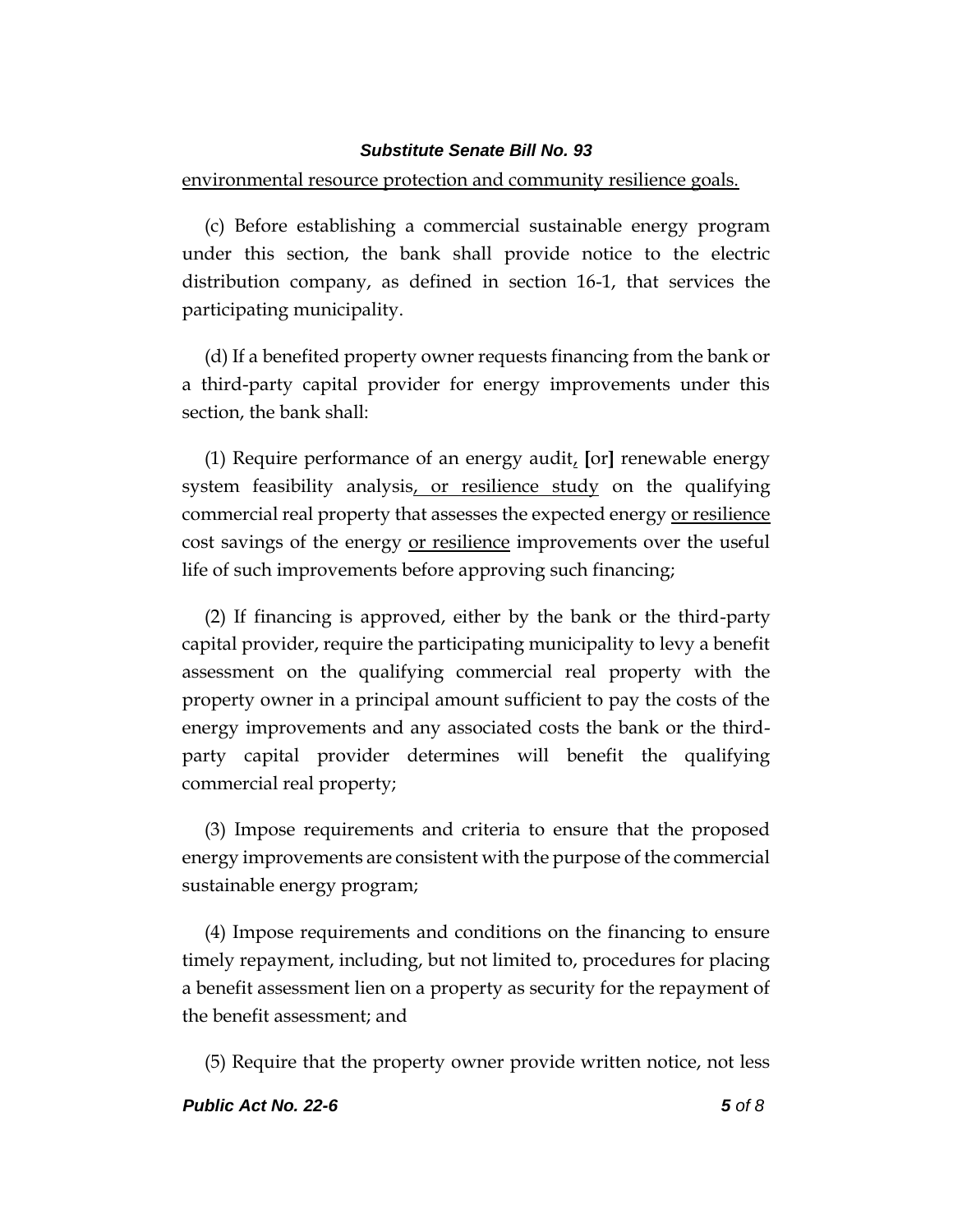than thirty days prior to the recording of any benefit assessment lien securing a benefit assessment for energy improvements for such property, to any existing mortgage holder of such property, of the property owner's intent to finance such energy improvements pursuant to this section.

(e) (1) The bank or the third-party capital provider may enter into a financing agreement with the property owner of qualifying commercial real property. After such agreement is entered into, and upon notice from the bank, the participating municipality shall (A) place a caveat on the land records indicating that a benefit assessment and a benefit assessment lien are anticipated upon completion of energy improvements for such property, or (B) at the direction of the bank, levy the benefit assessment and file a benefit assessment lien on the land records based on the estimated costs of the energy improvements prior to the completion or upon the completion of such improvements.

(2) The bank or the third-party capital provider shall disclose to the property owner the costs and risks associated with participating in the commercial sustainable energy program established by this section, including risks related to the failure of the property owner to pay the benefit assessment. The bank or the third-party capital provider shall disclose to the property owner the effective interest rate of the benefit assessment, including fees charged by the bank or the third-party capital provider to administer the program, and the risks associated with variable interest rate financing. The bank or the third-party capital provider shall notify the property owner that such owner may rescind any financing agreement entered into pursuant to this section not later than three business days after such agreement.

(f) The bank or the third-party capital provider shall set a fixed or variable rate of interest for the repayment of the benefit assessment amount at the time the benefit assessment is made. Such interest rate, as may be supplemented with state or federal funding as may become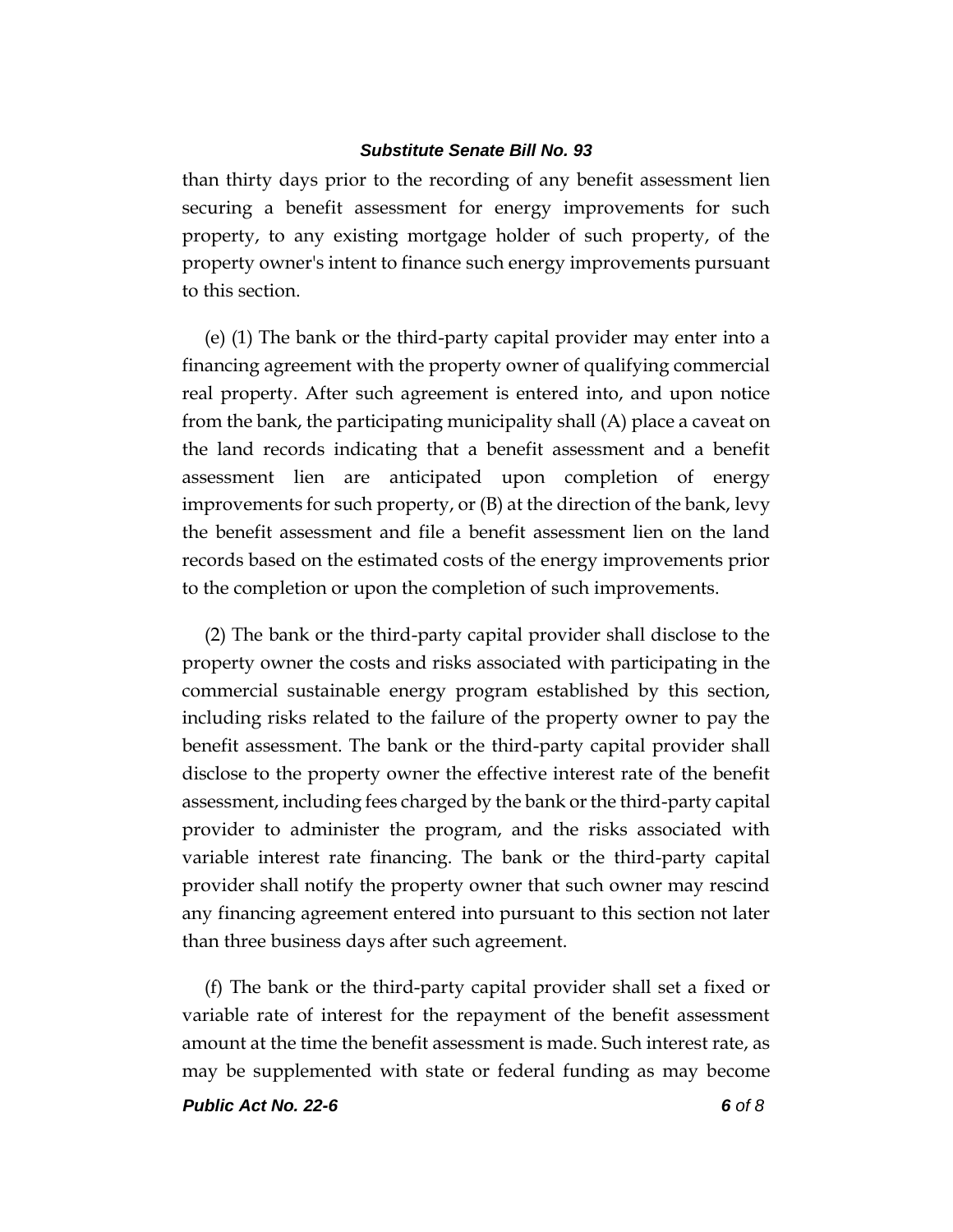available, shall be sufficient to pay the bank's financing and administrative costs of the commercial sustainable energy program, including delinquencies.

(g) Benefit assessments levied and filed pursuant to this section and the interest, fees and any penalties thereon shall constitute a lien against the qualifying commercial real property on which they are made until they are paid. Such benefit assessment lien, shall be paid in installments and each installment payment shall be collected in the same manner as the property taxes of the participating municipality on real property, including, in the event of default or delinquency, with respect to any penalties, fees and remedies. Each such benefit assessment lien may be recorded and released in the manner provided for property tax liens and shall take precedence over all other liens or encumbrances except a lien for taxes of the municipality on real property, which lien for taxes shall have priority over such benefit assessment lien, and provided that the precedence of such benefit assessment lien over any lien held by an existing mortgage holder shall be subject to the written consent of such existing mortgage holder. To the extent any benefit assessment lien installment is not paid when due, the benefit assessment lien may be foreclosed to the extent of any unpaid installment payments due and owing and any penalties, interest and fees related thereto. In the event a benefit assessment lien is foreclosed or a lien for taxes of the municipality on real property is foreclosed or enforced by levy and sale in accordance with chapter 204, the benefit assessment lien shall be extinguished solely with regard to any installments that were due and owing on the date of the judgment of such foreclosure or levy and sale and the benefit assessment lien shall otherwise survive such judgment or levy and sale to the extent of any unpaid installment payments of the benefit assessment secured by such benefit assessment lien that are due after the date of such judgment or levy and sale.

(h) Any participating municipality may assign to the bank any and